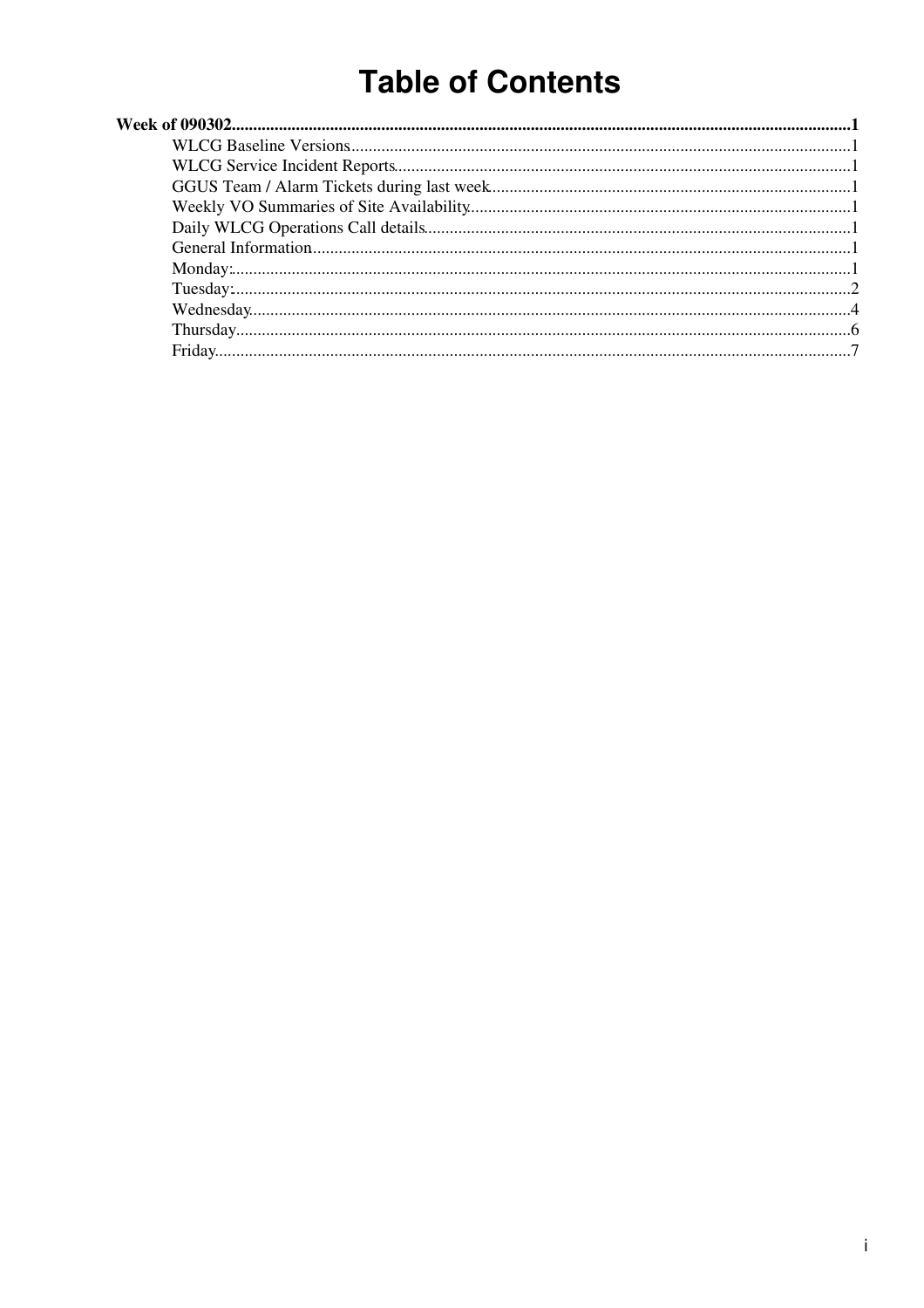## <span id="page-1-0"></span>**Week of 090302**

### <span id="page-1-1"></span>**[WLCG Baseline Versions](https://twiki.cern.ch/twiki/bin/view/LCG/WLCGBaselineVersions)**

### <span id="page-1-2"></span>**[WLCG Service Incident Reports](https://twiki.cern.ch/twiki/bin/view/LCG/WLCGServiceIncidents)**

- This section lists WLCG Service Incident Reports from the previous weeks (new or updated only).
- Status can be received, due or open

| <b>Site</b> | <b>Date</b> | What                                                         | <b>Comments</b>                          |
|-------------|-------------|--------------------------------------------------------------|------------------------------------------|
|             |             | CNAF 21-Feb Network outage                                   | Report promised                          |
|             |             | ASGC 25-Feb Fire affecting most/all services Report expected |                                          |
|             |             | CERN 04-Mar CASTOR 3-hour downtime                           | Report in place (at above WLCG SIR link) |

### <span id="page-1-3"></span>**GGUS Team / Alarm Tickets during last week**

- Tickets: see https://gus.fzk.de/ws/ticket\_search.php<sup>{{}}</sup> and select "VO" this will give all tickets, including team & alarm - or use the following link:
	- $\triangle$  [In the GGUS Escalation reports every Monday](https://gus.fzk.de/pages/metrics/download_escalation_reports_wlcg.php)<sup>®</sup>

### <span id="page-1-4"></span>**Weekly VO Summaries of Site Availability**

- [ALICE](http://dashb-alice-sam.cern.ch/dashboard/request.py/historicalsiteavailability?mode=siteavl&siteSelect3=101&sites=CERN-PROD&sites=FZK-LCG2&sites=IN2P3-CC&sites=INFN-T1&sites=NDGF-T1&sites=NIKHEF-ELPROD&sites=RAL-LCG2&sites=SARA-MATRIX&algoId=6&timeRange=lastWeek)E
- [ATLAS](http://dashb-atlas-sam.cern.ch/dashboard/request.py/historicalsiteavailability?mode=siteavl&siteSelect3=403&sites=CERN-PROD&sites=FZK-LCG2&sites=IN2P3-CC&sites=INFN-CNAF&sites=NDGF-T1&sites=NIKHEF-ELPROD&sites=RAL-LCG2&sites=SARA-MATRIX&sites=TRIUMF-LCG2&sites=Taiwan-LCG2&sites=pic&algoId=21&timeRange=lastWeek)E
- $\bullet$  [CMS](http://dashb-cms-sam.cern.ch/dashboard/request.py/historicalsiteavailability?siteSelect3=T1T0&sites=T0_CH_CERN&sites=T1_DE_FZK&sites=T1_ES_PIC&sites=T1_FR_CCIN2P3&sites=T1_IT_CNAF&sites=T1_TW_ASGC&sites=T1_UK_RAL&sites=T1_US_FNAL&timeRange=lastWeek) $\vec{r}$
- $\bullet$  [LHCb](http://dashb-lhcb-sam.cern.ch/dashboard/request.py/historicalsiteavailability?mode=siteavl&siteSelect3=501&sites=LCG.CERN.ch&sites=LCG.CNAF.it&sites=LCG.GRIDKA.de&sites=LCG.IN2P3.fr&sites=LCG.NIKHEF.nl&sites=LCG.PIC.es&sites=LCG.RAL.uk&algoId=82&timeRange=lastWeek) $\textcircled{r}$

### <span id="page-1-5"></span>**Daily WLCG Operations Call details**

To join the call, at 15.00 CE(S)T Monday to Friday inclusive (in CERN 513 R-068) do one of the following:

- 1. Dial +41227676000 (Main) and enter access code 0119168, or
- 2. To have the system call you, click [here](https://audioconf.cern.ch/call/0119168) $\infty$

### <span id="page-1-6"></span>**General Information**

- Web archive: <https://mmm.cern.ch/public/archive-list/w/wlcg-operations>
- CERN IT status board: <http://it-support-servicestatus.web.cern.ch/it-support-servicestatus/>
- elogs: [https://prod-grid-logger.cern.ch/elog/CCRC'08+Logbook/](https://prod-grid-logger.cern.ch/elog/CCRC) $\Phi$

See the [weekly joint operations meeting minutes](https://twiki.cern.ch/twiki/bin/view/EGEE/WlcgOsgEgeeOpsMeetingMinutes)

Additional Material:

### <span id="page-1-7"></span>**Monday:**

Attendance: local(Harry, Jean-Philippe, Ewan, Simone, Roberto);remote(Michel, Gonzalo,Angela, Jeff, Gareth, Jeremy, Daniele).

Experiments round table:

**Week of 090302** 1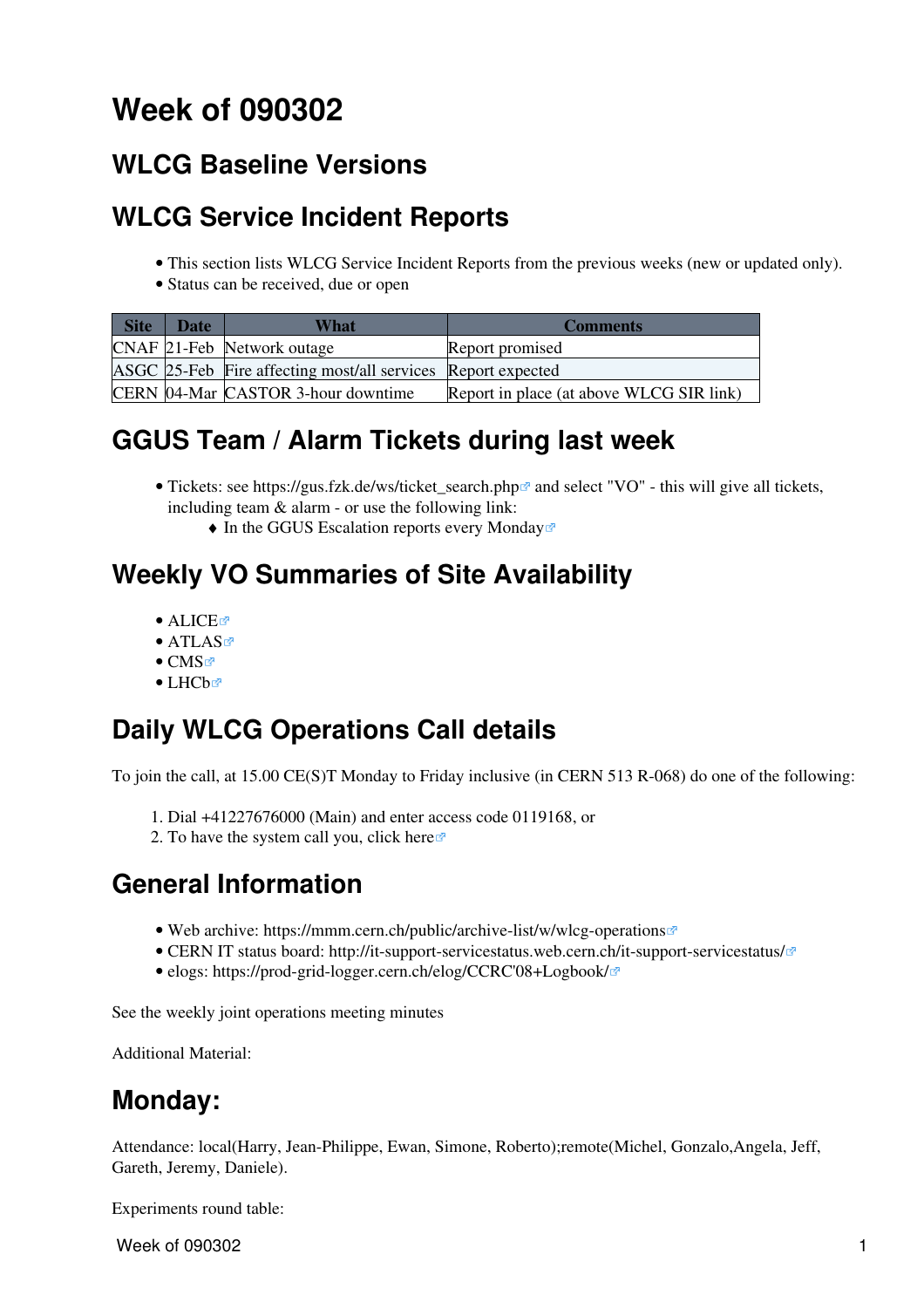- ATLAS Several reports from the weekend. 1) The strange 'defective credentials' error reported as at TRIUMF last Friday was a misleading error message, the real problem being in the FTS server. 2) There are corrupted files at [IN2P3](https://twiki.cern.ch/twiki/bin/view/LCG/IN2P3) currently under investigation. Michel reported GRIF had received 2 ATLAS tickets (one a team ticket) when in fact the failing transfers were a source error at [IN2P3.](https://twiki.cern.ch/twiki/bin/view/LCG/IN2P3) Simone will follow up why (GGUS ticket 46738). 3) Central DDM services stopped for a while on Sunday and needed a restart of the dashboard Apache server to restore them. 4) Four files are missing in NDGF i.e. in the catalogue but not in local storage. Retries generated lots of individual error messages - the plan is to automatically aggregate these.
- CMS [reports](https://twiki.cern.ch/twiki/bin/view/CMS/FacOps_WLCGdailyreports) Following review of the CMS reports Jeremy was given the Imperial College Savannah ticket number as 107304. Michel reported problems over the weekend at GRIF with multiple CMS jobs trying to access their MYSQL database over NFS and locking up. Some half of their worker nodes had to be rebooted. This sounds like the problem recently seen at PIC.
- ALICE -
- LHCb 1) Dummy MC production has been put on hold pending a fix of the underlying Gauss (simulation) code. 2) The FEST'09 MC production has nearly finished and this week data transfer and reprocessing at Tier 1 will start. 3) A dcache patch addressing the srm 'file unavailable' error at [IN2P3](https://twiki.cern.ch/twiki/bin/view/LCG/IN2P3) has been deployed. 4) The CERN volhcb09 dirac server regularly runs out of swap space. A larger machine has been requested. 5) The latest version of lcg\_utils is giving a 'SOAP error reading token' at the CERN srmv2 end point. Seems to be related to castor client rather than server. Jean-Philippe thought this was in fact an overloaded srm server due to the server timeout setting being commented out in its config file.

Sites / Services round table:

NL-T1 (JT): Will have a 2 hours at risk downtime tomorrow with server reboots.

FZK (AP): Had worker node queue problems at the weekend for ATLAS and CMS when 2000 batch jobs bound to the same seven worker nodes following multiple submissions. Thought to be a local batch system problem.

CERN WMS (ER): The update 41 megapatch will be applied to the CERN WMS this week one by one with all to be completed by Wednesday.

GRIF WMS (MJ): The ALICE France WMS was upgraded to level 41 last weekend.

[RAL](https://twiki.cern.ch/twiki/bin/view/LCG/RAL) (GS): Are in the middle of a CASTOR upgrade for LHCb.

AOB: from MDZ in absentia for CNAF preparing for CMS GGUS alarm ticket tests: I've just opened a ticket regarding the DNs of the alarmers entitled to send alarm tickets from GGUS. [https://gus.fzk.de/ws/ticket\\_info.php?ticket=46470](https://gus.fzk.de/ws/ticket_info.php?ticket=46470)<sup>®</sup>

It looks like that at least one DN published here is not correct:

<https://twiki.cern.ch/twiki/bin/view/LCG/OperationsAlarmsPage> For example D.Bonacorsi's DN seems to be broken. INFN T1 uses those DNs to selectively enable the translation of an alarm ticket into an SMS, so we need to be completely sure that all the DNs there are correct. This is becoming urgent given the forseen compaining test for next week. Thanks Tiziana.

### <span id="page-2-0"></span>**Tuesday:**

Attendance: local(Harry, Jean-Philippe, Ewan, Simone, Andrea, Julia, Roberto, Olof);remote(Michael, Angela, Jeremy, Brian, Gareth, Daniele, Jeff).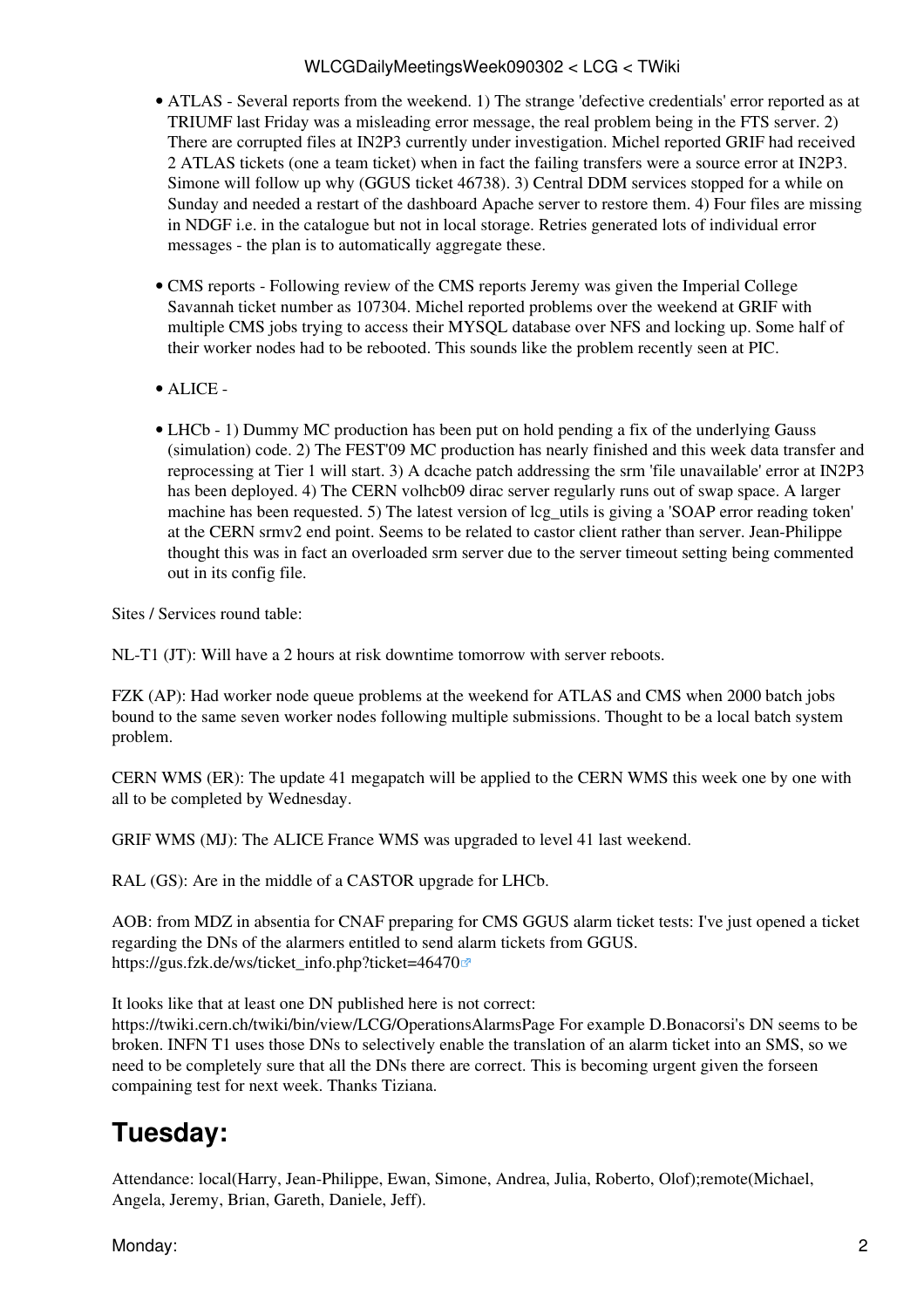Experiments round table:

- ATLAS 1) The two PANDA servers are being migrated from BNL to CERN and also from mysql to oracle. The first one is already running at CERN but still with mysql. It will now be stopped for migration to oracle so production in the Italian and CERN clouds will be temporarily stopped. After restart tests will be made then the planning to move the second instance will be made. 2) Reprocessing tests start this week to run against tape data. Sites are asked to clear their tape disk buffers then the reprocessing framework will launch prestaging jobs. This requires a modified pilot job that will look for input data on the tape disk buffers rather than on permanent disk (via the file catalogue). 3) There has been ongoing tests of srmcp from Lxplus into CASTOR which fails when the CASTOR gridftp is running in internal mode. Reason is the url can only be accessed once and this is 'used up' in computing the checksum. LHCb use gridftp in external mode for this reason but it causes server performance problems as connections are kept open. Jean-Philippe reported that lcg\_cp will also have this problem once checksumming is added. Simone will check the ATLAS use case for this functionality (but we probably cannot configure a per pool gridftp).
- CMS [reports](https://twiki.cern.ch/twiki/bin/view/CMS/FacOps_WLCGdailyreports) -
- ALICE -
- LHCb An ammendment from yesterday in that dummy MC production has been halted waiting for a patch to the simulation software. Is there an understanding of the SOAP error reported yesterday at the CERN srm endpoint ? Jean-Philippe reported he had talked to Remi Mollon who would like an LHCb test job. It could be a python library error. Olof asked if this was a multi-threaded application. Roberto replied that it was and that it had been running this way since before Xmas. LHCb suspect they have lost some files on a [RAL](https://twiki.cern.ch/twiki/bin/view/LCG/RAL) disk server. Brian asked they open a ticket that he will then follow up.

Sites / Services round table:

NIKHEF (JT): Started an emergency down about 45 mins ago following a regular emergency power cut test which caused a cooling failure. They had to shut down their worker nodes so some jobs will have been lost but expect to be back in the next hour.

BNL (ME): Yesterday had authorisation problems with their GUMS server. A redundant configuration was added last week including a load balancing switch but this did not properly close TCP connections so they built up over time leading to memory problems. The switch had to be removed for now which caused a one hour GUMS downtime.

[RAL](https://twiki.cern.ch/twiki/bin/view/LCG/RAL) (GS): Currently upgrading the CMS CASTOR instance (LHCb was successfully done yesterday).

TRIUMF (Di Qing): From the minutes (of Monday) , TRIUMF FTS server was mentioned and said for the strange 'defective credentials' problem the real problem being in the FTS server. Basically, what we had done are only that we set all channels to inactive at the beginning of the downtime to pause the channels and set all channels to active again at the end of the downtime because of the downtime of SE. And this is the correct procedure. When the transfer started again, we also noticed this problem and the following is what we found from logs:

TRANSFER error during TRANSFER phase: [PERMISSION] globus\_ftp\_client: the server responded with an error 535 Authentication failed: GSSException: Defective credential detected [Caused by: [Caused by: Bad sequence size: 4]]

We believe it is a bug of FTS. Or still the bug 33449, i.e. "delegation". (Gavin Mccance thinks not the delegation bug and asked for a GGUS ticket to be raised leading to a Savannah report).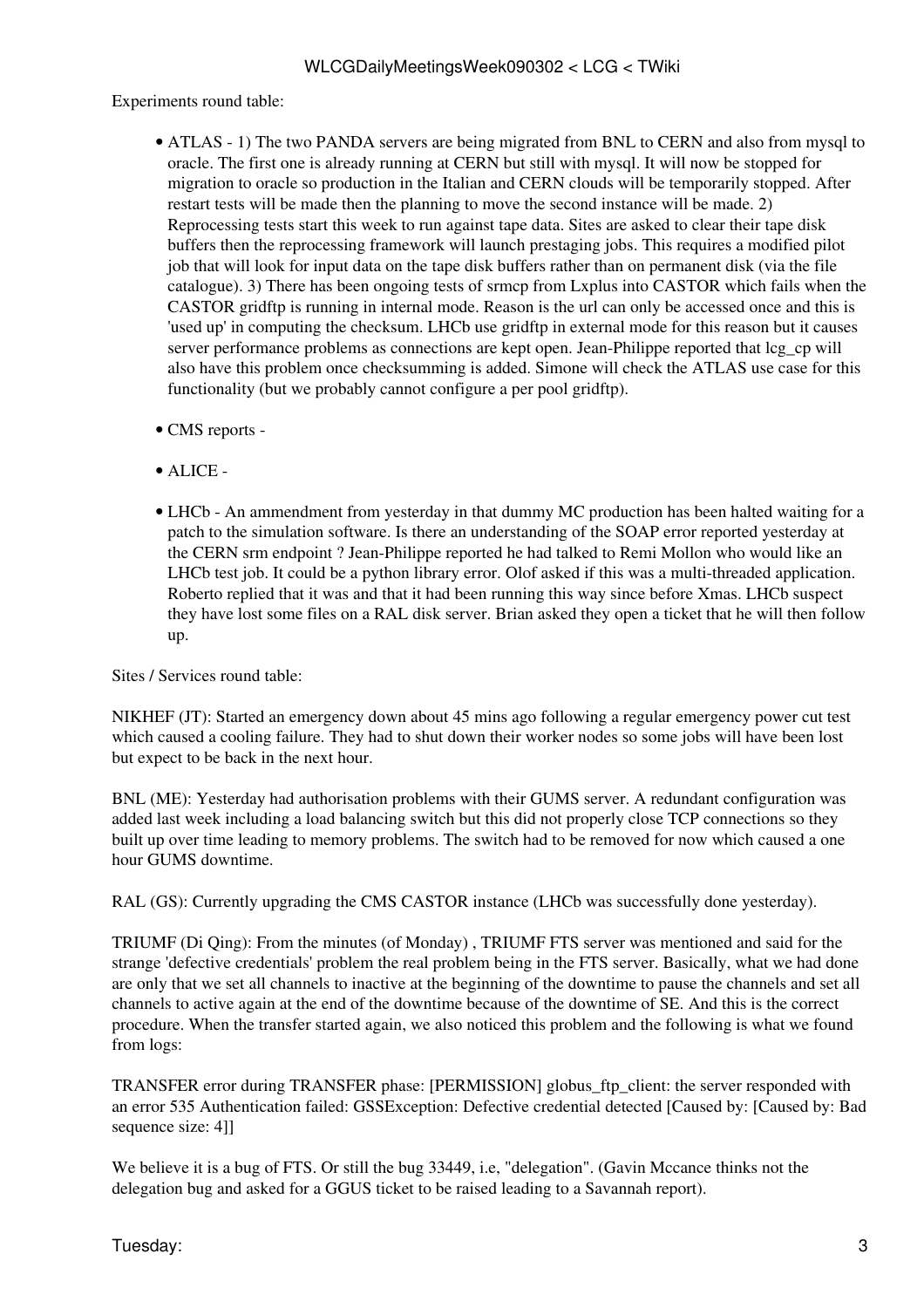ASGC status and recovery planning after UPS fire (Jason Shih): (Some changes made for readability - HR) The severe dusting and pollutant in the data center make it difficult to restore the services rapidly. Other rack mount servers able to be up and functional normally after switch to using other network segment while the services binding to the blade system might be delayed a while until having suitable places for relocating the critical grid services (sufficient power and cooling).

If we confirm the recabling tomorrow and also if able to have sufficient power in the lab, we might have chance bringing up these services in time. Mass storage system might delay a bit till we have better location hosting 100 raid subsystem and also close to the front end disk servers direct attaching with fiber channels.

In parallel, we're cleaning up the facilities as well as data center area that we become able to bring all systems up (bypassing the UPS system as procurement might delay a while) and resume validation. We're afraid the instability of the system (especially hardware problems) might affect the availability as well. 100% full running expected to be finished in 1.5 month and maximum extend up to 2 month.

AOB:

### <span id="page-4-0"></span>**Wednesday**

Attendance: local(Jean-Philippe, Gavin, Maria, Jamie, Andrea, Harry, Julia, Diana, Olof, Simone, Roberto, Ignacio);remote(Daniele, Michael, Gonzalo, Angela, JT).

Experiments round table:

- ATLAS (Simone) yesterday expert on call (Stephane) sent test alarm to all T1s except Taipei (missed morning slot - sent today). Workflow for all ok - tickets closed. 1 thing still to understand for CERN - something? didn't get to right person. Olof - same problem as in past - SMS message was not original one from GGUS. We get a reply from operators. For some reason feed through e-groups to phone gateway still doesn't work. Get operator replies so see ticket anyway. Signed messages not forwarded to mobile phones. Upgrade announced for gateway - did it ever happen? Harry - still pending. (Test will take place every 3 months). Simone - testing of FTS in PPS: no problems with this (cures delegation problem). Fix timescale of end week - if no problems = working. 3rd point: Birger reported CASTOR ATLAS unavailable. Olof - under service report later...
- CMS [reports](https://twiki.cern.ch/twiki/bin/view/CMS/FacOps_WLCGdailyreports) (Daniele) last 24H 4 new CMS Sav. & no new GGUS. Focus now on followup on CASTOR. Main impact on CMS: some files at P5 waiting for transfers. Ignacio commented on all Qs - N/S restart allowed data to flow through. n/s information not up to date - T0export pool - might see some wrong filesize (0) for entries when n/s stuck. Cleanup needed - q to CMS to provide list of files affected - in progress. T1s: 3 new tickets + 1 for T2. CNAF: some files either corrupted or missing need to check. FZK: set of transfer errors from T1 to CIEMAT (in preparation phase hence in FZK). Some transfer errors FNAL - [IN2P3](https://twiki.cern.ch/twiki/bin/view/LCG/IN2P3): may point to lack of disk at dest? Ticket for [IN2P3.](https://twiki.cern.ch/twiki/bin/view/LCG/IN2P3) 3 tickets opened since several days: transfers to FNAL from [IN2P3](https://twiki.cern.ch/twiki/bin/view/LCG/IN2P3) showing some errors due to source issues. Some d/s not moving to tape at [IN2P3](https://twiki.cern.ch/twiki/bin/view/LCG/IN2P3). T2s: closing ticket to Brazil T2 (network issue). New ticket to US T2 in Florida. Deletion request approved last week but still pending. Why? Ticket to Pisa: detailed report - h. load in dCache. Reinstallation of dCache head node foreseen. MIT:
- ALICE -
- LHCb (Roberto) confirm what Daniele and Simone reported LHCb CASTOR instance not available all morning. Another issue reported yesterday evening. File waiting >12h. Olof - mig streams stuck as request to vol mgr for 0 size volume. This was the original problem. Under investigation...

Sites / Services round table: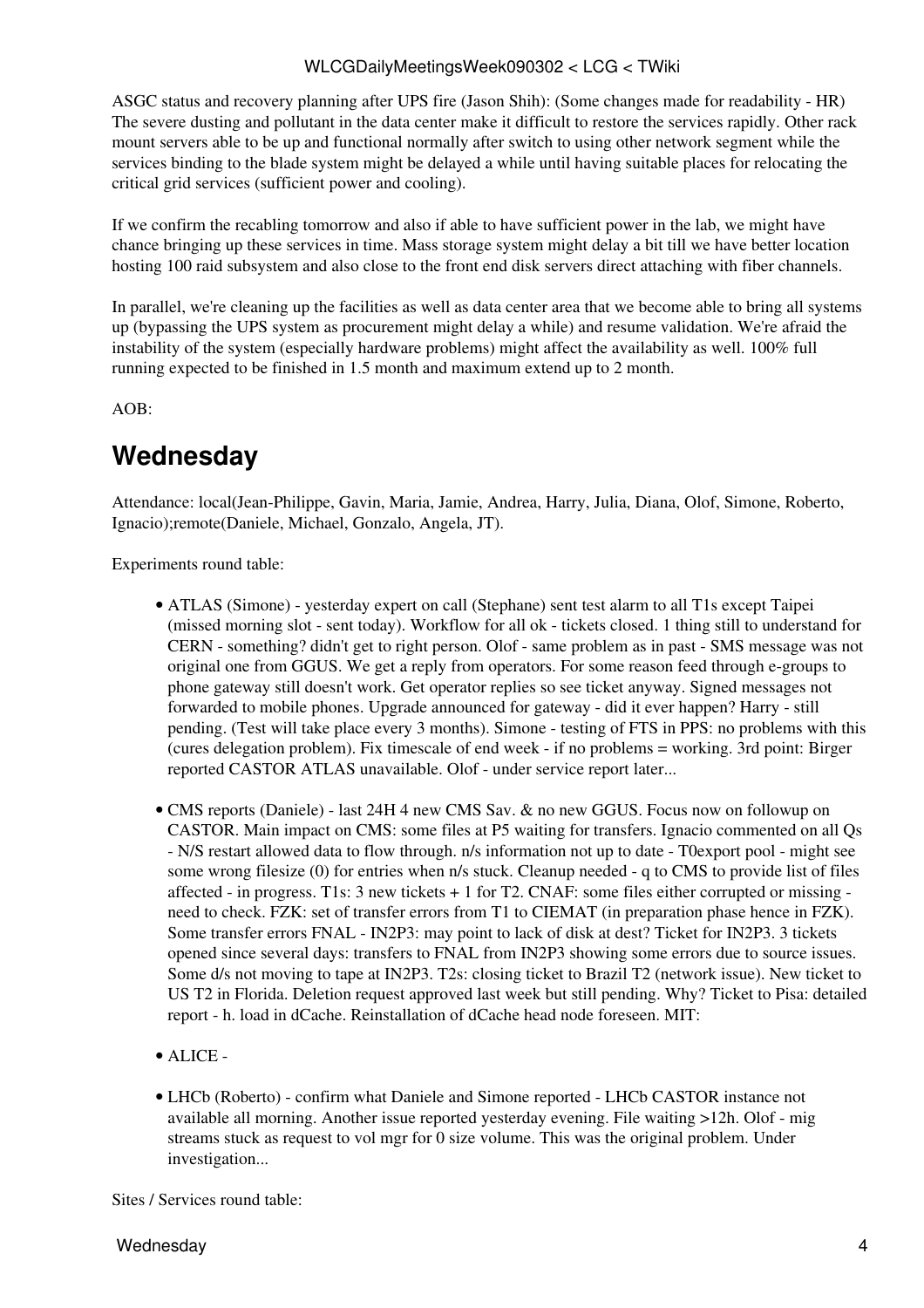NL-T1 (JT) - problem with cooling yesterday. Short summary: valve should switch from primary to backup cooling water. Got stuck - short pm - longer pm will be sent. Found some holes in procedures as regular people not here. Running at about 80% capacity - will switch other WNs on after meeting. More:

Around 13:30 on 3 March, the facilities people at Nikhef did a routine test of the emergency pow The test is realistic : it is done by cutting the primary power to the chain, just as would happe During the test yesterday, a mixing valve got stuck in the cooling system, resulting in no new co Today we are slowly turning machines back on, and monitoring the temperature as we do so. Positive consequences of the incident are that we have improved documentation for the remote mana

CERN (Olof) - outage of complete castor system this morning due to switch intervention on private switches behind Oracle head-nodes -> NAS storage. Same intervention as scheduled for two days ago? No announcement of anything for today... All CASTOR DBs lost connections to storage - caused head nodes to reboot. Ignacio - RAC s/w told head nodes to reboot. Olof - once stager DBs back application automatically reconnected. N/S does not have this auto-reconnect. Had to restart N/S & vol mgr. Took most of morning up to ~12:30 - 13:00 (according to SLS). Should have been functional for expts about this time. Will write pm about this incident. Daniele - please link post-mortem to this twiki.

TRIUMF :follow up report on 'defective credentials ' problem from Akos Frohner (CERN/IT/DM): The problem has been reported to the [fts-support@cernNOSPAMPLEASE.ch](mailto:fts-support@cernNOSPAMPLEASE.ch) list as well, where after a few mail exchanges Stephane Jezequel <JEZEQUEL@LAPP.IN2P3.FR \_moz-userdefined=""> reported that the problem seems to be related to the TRIUMF SE and transfers to other storage elements were successful, so the problem is not likely to be in FTS. Since the error message above is from the transfer phase that means that the credential has been already used to contact the SRM endpoints, which supports the hypothesis that the credentials were also correct. So I do not believe it was a problem of FTS. Unfortunately we could not catch this transient error, so we could not debug the problem properly to discover the real cause.

#### LHC [VOMS](https://twiki.cern.ch/twiki/bin/view/LCG/VOMS)

Following the French CA change from **/C=FR/O=CNRS/CN=GRID-FR** to **/C=FR/O=CNRS/CN=GRID2-FR** secondary identities for French VO members have been added. This has been completed so far **dteam** and **atlas** on the authority of Pierre Girard. Other VOs will probably follow.

- Release (Antonio) One important news is that a tentative date for the release of the WN on SLC5 was set for the 16th of March.
- DB (Maria) downtime of CMS online Monday pm frm 15:00 17:00 due to failure of public ethernet switch. Being followed by CMS sysadmin and IT-CS. When switch back re-established DB ops without problems. ATLAS: failure of streams propagation to [IN2P3](https://twiki.cern.ch/twiki/bin/view/LCG/IN2P3). Around 13:30. Caused by misconfig of one of parameters at destination (max # processes at DB level - set to 300 - discussing with DBA team on an eventual increase as this seems to be too low.) ATLAS: some activity with Panda people. Met Monday + Tuesday: migration of this application from [MySQL](https://twiki.cern.ch/twiki/bin/edit/LCG/MySQL?topicparent=LCG.WLCGDailyMeetingsWeek090302;nowysiwyg=1) to Oracle. Still some work before it can be declared 'production'. ATLAS will run on INTR (with backups!) and after this will decide when to move to production.

#### AOB:

Daniele - some help from CMS contact at FZK to check CERN-PPS FTS server for delegation mode • race-condition bug. After 1 week of tests confident that this was not seen. Nicolo will collect info and report back.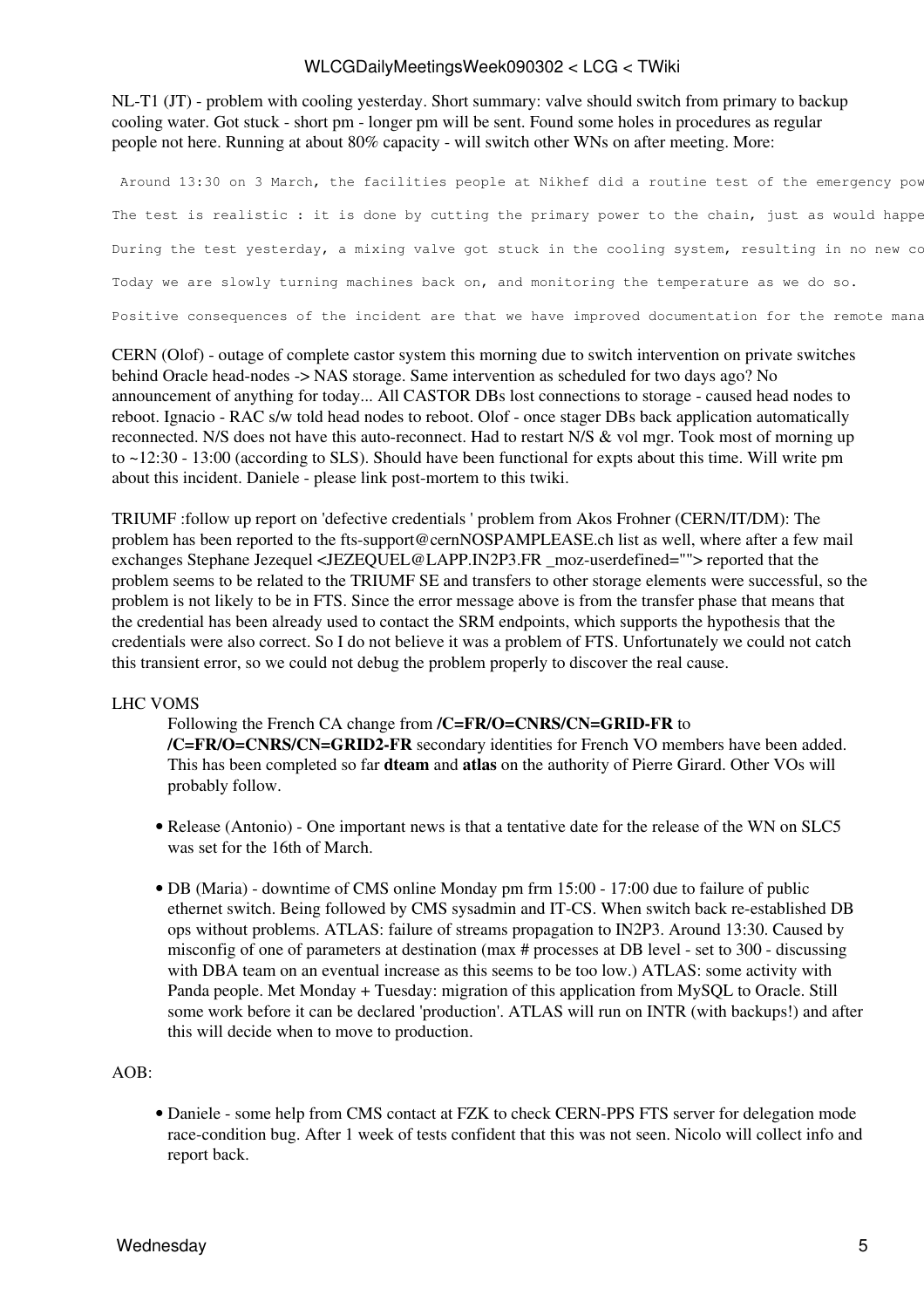### <span id="page-6-0"></span>**Thursday**

Attendance: local(Gavin, Maria, Simone, Jamie, Miguel, Harry, Roberto, Kors, Andrea, Stephane, Ewan, Dirk, Diana, Julia, Ignacio);remote(Gonzalo, JT, Daniele, Michael, Jeremy).

Experiments round table:

- ATLAS (Simone) PLANNING: next week the 2nd reprocessing of cosmic data will start. Data are at T1s - basically a single copy "on the Grid" - aka outside T0. Taipei will not be accessible; FZK has scheduled downtime to split SRM f/e. Taipei - reprocessing will be run at CERN; for FZK have to see - wait for a few days? Wait for FZK to be back online? (Not at CERN...) One day downtime for storage in Lyon (Tuesday). If anyone else plans ought holler! Brian- have now enabled pache which Graeme Stewart is testing. This may well solve replication problems. (Simone - pcache will download conditions DB file and hold it there as long as possible - useful for everybody). Gonzalo - pcache ready to deploy? Simone - yes, ask Xavier or Graeme. Michael - when will validation jobs for reprocessing arrive? Simone - this is Rod - started tests today - within some hours...
- CMS [reports](https://twiki.cern.ch/twiki/bin/view/CMS/FacOps_WLCGdailyreports) (Daniele) interested in reading a full post-mortem on CASTOR events from yesterday! Notified about problem with tape migration - not going so well until ~1 hour ago. Ticket last night about this. Something fixed earlier this morning? Ignacio - restarted things in the morning but realised that some files were not picked up. For post-mortem Olof has started to work on it. Daniele - will send some more info on what we experienced. T1s: closing tickets to [IN2P3](https://twiki.cern.ch/twiki/bin/view/LCG/IN2P3) x 2. Waiting for some transfers to T3 in FNAL - needed to validate some files - done. [IN2P3](https://twiki.cern.ch/twiki/bin/view/LCG/IN2P3) waiting for some transfers to move . CNAF: new ticket as of today - low priority - like to commission a link from France to CNAF - keep open until details resolved. Ticket open to CNAF since yesterday - check in detail some files not going to tape. FZK: ticket on transfering to CIEMAT - seems to be problem with tape connection. [IN2P3:](https://twiki.cern.ch/twiki/bin/view/LCG/IN2P3) transfer errors FNAL->IN2P3. Nothing really waiting - seems to be ok now(?) Space increased in tape family by nnnTB - keep monitoring for a while. T2s: waiting for data deletion in Florida- now ok. London IC and Caltech. IC: slow transfers ->RAL (Sav 107383). Related to T2? Storage instabilities - >3TB backlog. Caltech: FNAL->Caltech transfer errors (security / permission issue?) Pisa - still to resnstall dCache headnode. MIT- no reply.
- ALICE -
- LHCb (Roberto) data quality team still has to validate fest production. Massive production will take place then. Again problem at [IN2P3](https://twiki.cern.ch/twiki/bin/view/LCG/IN2P3) with wrong status returned by SRM. Freshly transferred data reported nearline. Lionel+ investigating. Patch from dcache doesn't work? Problems with some recons at NIKHEF. Access to conditions DB - seen also with SAM test jobs for this. Failure to contact LFC file catalog to access connection string for DB. Seems to be not happening systematically. Waiting jobs problem on WMS at CERN will not be fixed by the famous mega-patch - another one is needed. Gonzalo - any news on GGUS ticket on issue with monitoring jobs (LHCb SAM tests which make sqlite access via nfs - credentials of s/w manager - eventually hang NFS). Any news?? Roberto didn't update GGUS - will move these tests to production role. Will inform when this will be done. LHCb manage prioritize jobs in their task q. Gonzalo - inter-VO issues.

Sites / Services round table:

- [RAL](https://twiki.cern.ch/twiki/bin/view/LCG/RAL) (Gareth):
	- 1. There was a reference in the meeting on Tuesday to a loss of LHCB files on a disk server at [RAL](https://twiki.cern.ch/twiki/bin/view/LCG/RAL). To add more information on this: On a particular disk server the 'fsprobe' test showed evidence of data corruption. All data on the server has been declared as lost, given that we can have no guarantee of its integrity. This has been followed up via LHCb contacts.
	- 2. Alarm ticket tests. We have, so far, received a couple of these. From the documentation I was expecting that these would contain sample scenarios and we should say what we would do in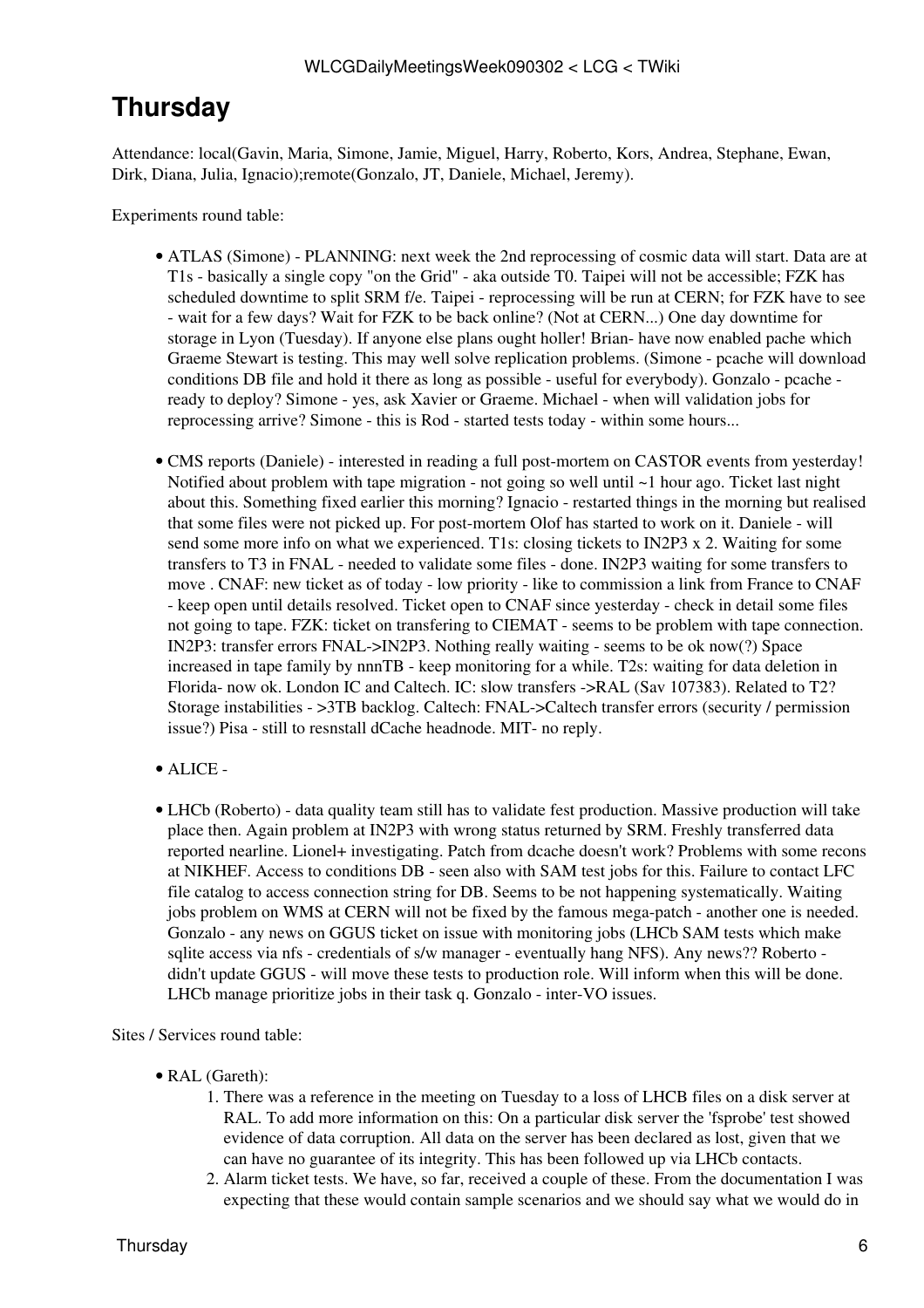that case. Neither ticket received so far (Atlas, CMS) has had a scenario in it. For Atlas there are scenarios on the web page - is it up to us to pick one? For CMS I could not find sample scenarios on the web. Of course, the test so far has verified delivery of, and response to, the alarm tickets which is a good thing. I am assuming it is not for as the recipients of the tickets to pick (or invent ???) a scenario - although that would be an interesting and original test regime.... Diana - "sample scenarios" - request from USAG was that tickets should have some pretend problem - not just "test ticket" - e.g. a problem like "ALICE has a problem with VO box" or "problem with LFC". CMS did this but ATLAS not?? Stephane - we opened an alarm saying this is a test. Ignacio - we didn't see ticket. Diana - person on duty at ROC CERN did not assign PRMS ticket... Stephane - one site did not respond. (Taiwan!)

- 3. Brian in addition to Gareth notes we finished upgrades for ATLAS and CMS to CASTOR to 2.1.7 release and ALICE is underway. Should be out of downtime on schedule at 18:00 CERN time.
- CERN (Ewan) megapatch on all WMS nodes. Report any problems as normal. (Gavin) SRM LHCb at CERN - Andrew reported some security errors (background) - contacted developers who proposed config change (cgsisoap errors) - propose to make this change this afternoon! Will increase load on DB. Also # threads in daemon and # connections to DB... FTS service - firmware upgrades to boxes which should be "totally transparent"
- PIC (Gonzalo) FTS server config at T1s. Contacted by FTS admins of FZK asking to configure FZK-PIC channel in FTS server - want to check status. Reasonable that this is a general config if so can it be made more efficient? Gavin - both sites should have admin control of the channel. No general solution of how to pass DNs around. Gonzalo - [VOMS](https://twiki.cern.ch/twiki/bin/view/LCG/VOMS) role for dteam VO triggered but these kind of issues - quiet automised way. Gavin - will ask Akos to broadcast to FTS users how to do this...
- DB (Maria) would like to announce downtime of DB services on March 18 related to network changes. Ewan - CERN batch queues already draining - 3 week q turned off last week. Ignacio - CMS have asked that we let jobs crash during intervention.

AOB:

## <span id="page-7-0"></span>**Friday**

Attendance: local(Gavin, Harry, Olof, Simone);remote(Angela, Michael, Gareth, Jeremy, Jeff). Apologies: Daniele (CMS) - cannot attend today (due to a delay in a meeting previous to this one).

Experiments round table:

• ATLAS (by email from Kors) - ATLAS reprocessing campaign has started!

the validation tasks for the re-processing have been submitted or are about to be submitted. These are very much like the tasks that were run during the Christmas re-processing campaign. Last time these tests revealed a problem in FZK but that is now understood and fixed. So we don't expect any site to fail this time. However Taipei is down because of the fire and won't be back up in time to participate. These data have to be re-processed at CERN now.

Tests have been performed at PIC and [RAL](https://twiki.cern.ch/twiki/bin/view/LCG/RAL) to re-process data from tape. This still uses the old release of the reconstruction software but that is not important for this test. At PIC this went very well except that the task didn't finish because we seem to have a broken tape. It is good that this happens now because it gives us the opportunity to test how to fix this. We can be sure that this will happen again. Also at [RAL](https://twiki.cern.ch/twiki/bin/view/LCG/RAL) this test is going well although a bit slower (on purpose).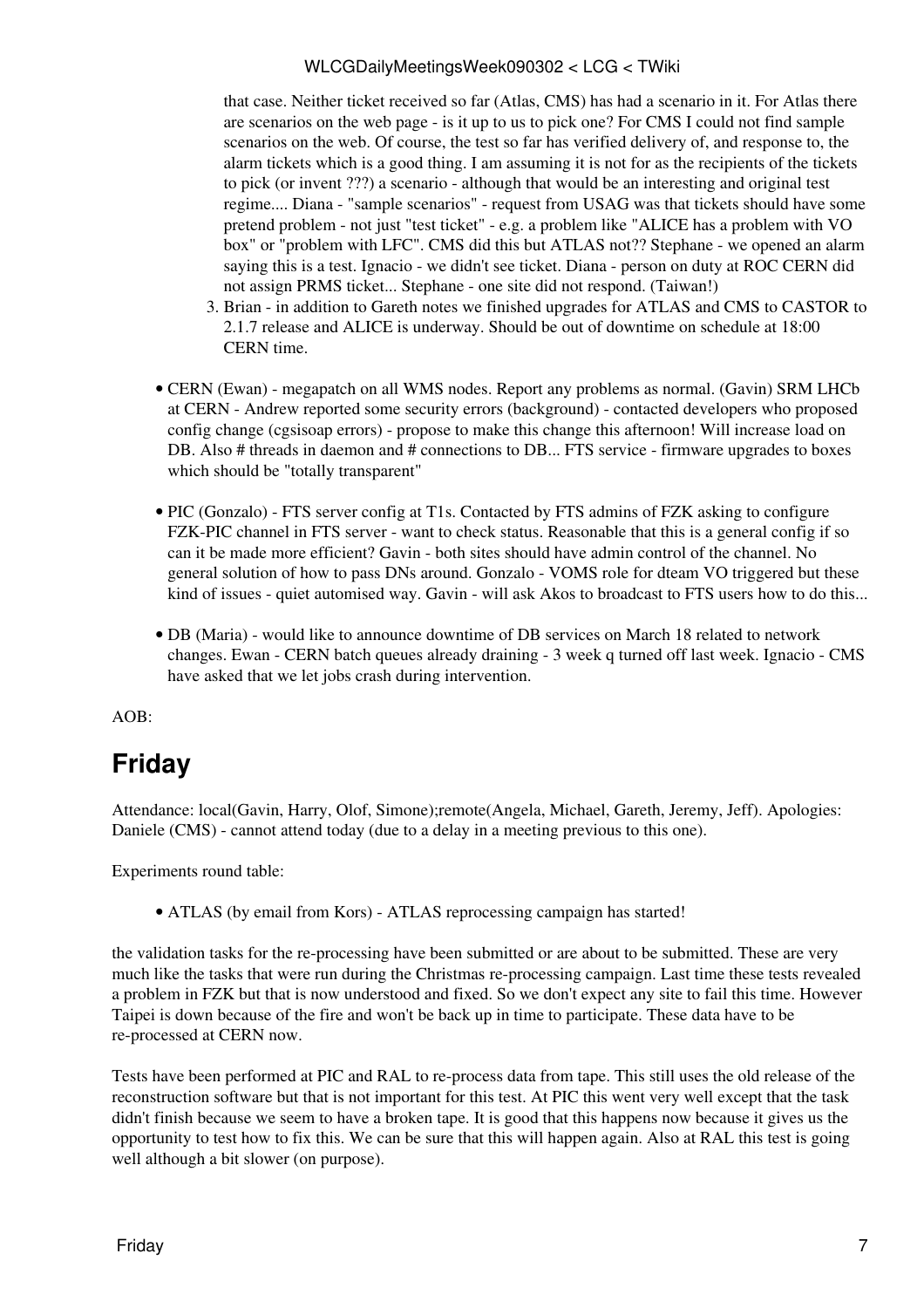All cosmics data has been cleaned from the buffers so the same tests can start in the other T1's. Lyon will bring the files on-line manually because there is still one component missing to have pre- staging been done by the site services. These tests tell us if pre- staging works and if the buffer turn over is more or less optimal for the jobs.

The plan still is to start the real re-processing of all the cosmics data next week. We know that there is a few day shut down at FZK so they will probably start a little bit later. We don't have to remove the RAW data from the disks because Panda can now distinguish between the copy on disk and the copy on tape and be made to choose the tape copy. This gives us a fall-back in case we do have problems with reading from tape. We should hope not to need this fall back solution because with real data we won't have an extra copy on disk.

We will have 2 measures against the "hot file" problem. There will be a conditions data tar ball per run and not one for all 100 runs together as we had over Christmas. So there will be fewer jobs at the same time trying to access these data. Secondly at a few sites we will test the "pcache solution" where the conditions data will be left on the worker node after the job has finished. If the next job on that node needs the same data it will just use it and not bring a fresh copy in.

During Christmas and New Year few people were available in the sites. This time we hope you will monitor closely this effort and report any irregularity to us. We need to measure how efficiently we can do reprocessing, how many cpu's we use and how long it takes. We need to know if the stage buffer matches the number of tape drives to fill it and the number of cpu's to use it. And then there are the exceptions like broken tapes, files that seem to be missing for other reasons, job crashes and so on. This may be one of the last chances to test before we need it all working for real.

ATLAS reprocessing data volumes (by email from A.Klimentov): Dear Tier-1 and Cloud Reps,

March09 reprocessing will be started next week, most probably it will be Wed/Thu. It will be announced. Right now Operations is running tasks to validate sites and tests.

Computing management proposed to do reprocessing 'from TAPE'. Files staging will be done by Panda (no files pre-staging in advance), data volume per site is in the table below.

The above scenario is under testing at PIC. More tests are scheduled for other sites.

ASGC share will be redistributed between Tier-1s, it was reported today that reprocessing at [IN2P3](https://twiki.cern.ch/twiki/bin/view/LCG/IN2P3) will be done for disk resident files.

Please, inform ADC Operations before Mon Mar 9th evening CET, if there are any constraints to run reprocessing from 'TAPE' on your Tier-1. And please verify that disk buffer is cleaned, as it was requested earlier.

| Tier-1         | DS@tape | (files/TB)    |
|----------------|---------|---------------|
| <b>BNL</b>     | 648     | (89459/140.2) |
| FZK            | 200     | (31516/57.6)  |
| IN2P3-CC       | 269     | (34956/61.3)  |
| <b>INFN-T1</b> | 85      | (13009/21.5)  |
| NDGF-T1        | 93      | (9510/14.6)   |
| PIC            | 88      | (9664/17.1)   |
| RAL            | 181     | (41162/69.0)  |
| SARA-MATRIX    | 237     | (28315/47.4)  |
| <b>TAIWAN</b>  | 99      | (12145/20.4)  |
| TRIUMF         | 73      | (9740/14.6)   |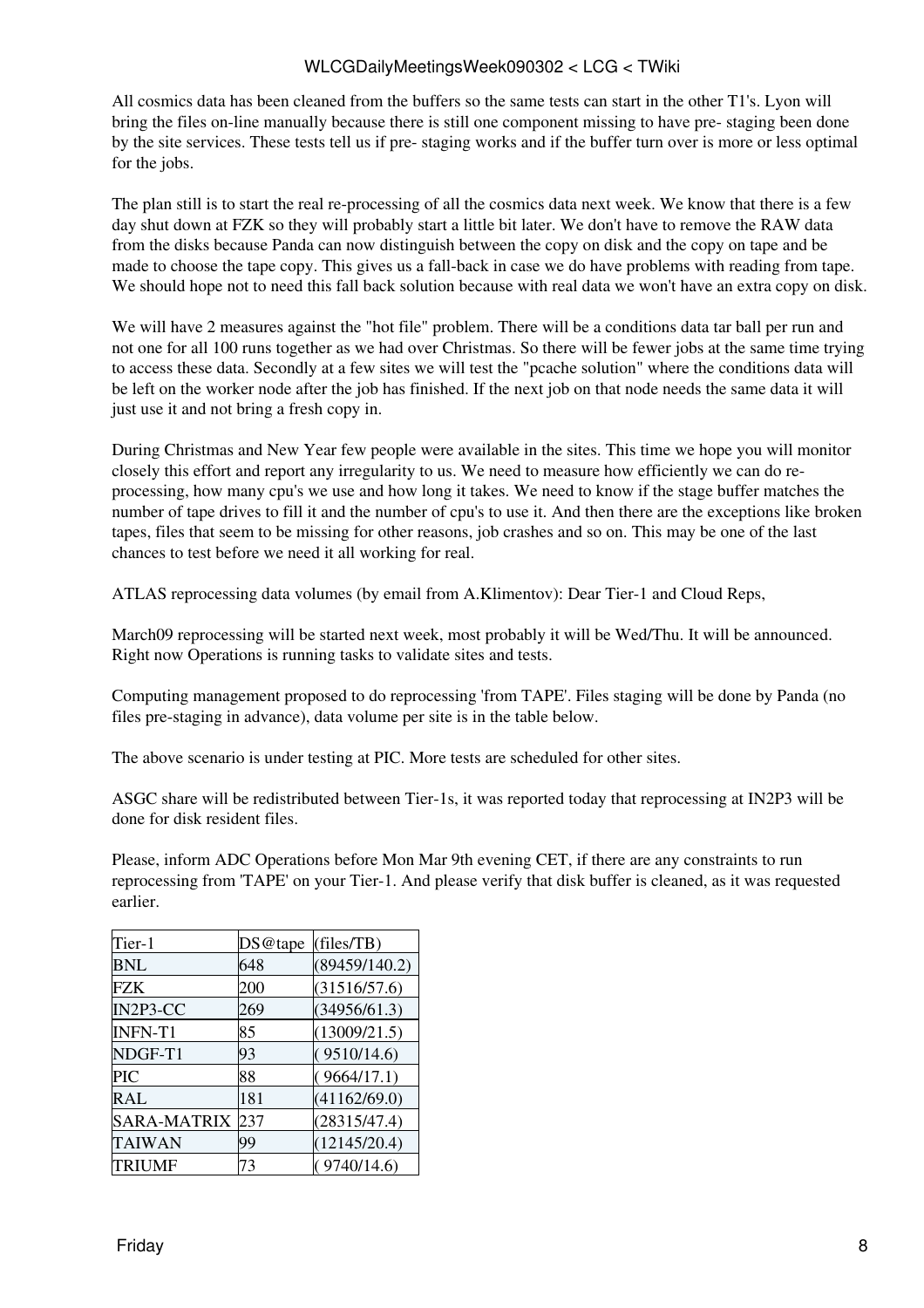\*) Table shows how data was distributed initially, as you are aware some data redistribution was done during Dec08 reprocessing.

ATLAS Friday news (SC): First results from the reprocessing yesterday from PIC. 200 jobs failed with unavailable files due to a broken tape. The procedure for recovering data from CERN was applied and the jobs are running and should finish soon. Tests at other Tier 1 will start soon. ATLAS considered if these tests should also be used to produce data for physics in which case they would not insist on recalling input data from tape but have decided to maintain this as a computing exercise and insist on recall from tape. ATLAS have agreed that FZK migrate to FTS 2.1 during their downtime next week (see below). Also they have been testing the FTS patch in the PPS that fixes the proxy delegation problem and are happy with it so it should be released next week.

- CMS [reports](https://twiki.cern.ch/twiki/bin/view/CMS/FacOps_WLCGdailyreports) See apologies above.
- ALICE -
- LHCb FEST09 is now running with transfers and reconstruction jobs at T1.

LHCb had yesterday a severe problem uploading data to the USER space token both at CERN and [RAL](https://twiki.cern.ch/twiki/bin/view/LCG/RAL) with error message "globus\_xio: An end of file occurred".

Open a TEAM GGUS ticket ([https://gus.fzk.de/ws/ticket\\_info.php?ticket=46946](https://gus.fzk.de/ws/ticket_info.php?ticket=46946)<sup>®</sup>) (but also a direct call yesterday evening to CASTOR guys being a show stopper for all users uploading data there) the problem has gone today. Most likely the solution has been the same I saw for [RAL](https://twiki.cern.ch/twiki/bin/view/LCG/RAL) and the same as of two weeks ago at CERN : i.e. by killing all gridftp pending processes. Please note that this top priority TEAM ticket is still at the CERN-ROC to be assigned.

At [RAL](https://twiki.cern.ch/twiki/bin/view/LCG/RAL) (spotted by SAM) the same symptoms, I open a GGUS this morning

[https://gus.fzk.de/ws/ticket\\_info.php?ticket=46950](https://gus.fzk.de/ws/ticket_info.php?ticket=46950)<sup> $\alpha$ </sup>,they recovered the rogue diskserver by cleaning gridftp processes. Problem solved and verified. A more robust and generic solution for CASTOR gridftp server should be implemented. A comment by Brian Davies was that the problem is due to a gridftp server limit of 100 processes.

IN2p3: wrong locality returned by SRM seems to be the right one because they have different disk pool for reading data, importing and exporting data. A [BringOnline](https://twiki.cern.ch/twiki/bin/edit/LCG/BringOnline?topicparent=LCG.WLCGDailyMeetingsWeek090302;nowysiwyg=1) call should be issued to get the right status.

NIKHEF: issue with some reconstruction jobs accessing [ConditionDatabase](https://twiki.cern.ch/twiki/bin/edit/LCG/ConditionDatabase?topicparent=LCG.WLCGDailyMeetingsWeek090302;nowysiwyg=1), experts still working to understand with Persistency devs also involved.

Sites / Services round table:

FZK ATLAS (by email from S.Nderitu): There will be an ATLAS downtime scheduled from 09-03-2009 morning till 13-03-2009 evening. This is to facilitate the dCache split to set up an ATLAS separate dCache instance. During this period, the following will be done:

- ATLAS pools have to be reconfigured and reconnected.
- dCache DBs need to be migrated to new ATLAS dCache instance and dCache service nodes for ATLAS have to be fully setup and started.
- In parallel LFC must be updated to reflect the new SRM endpoint atlassrm-fzk.gridka.de which requires downtime for LFC as well.

The downtime includes some safety margin and time for testing, but the migration will take at least until 11-03-2009.